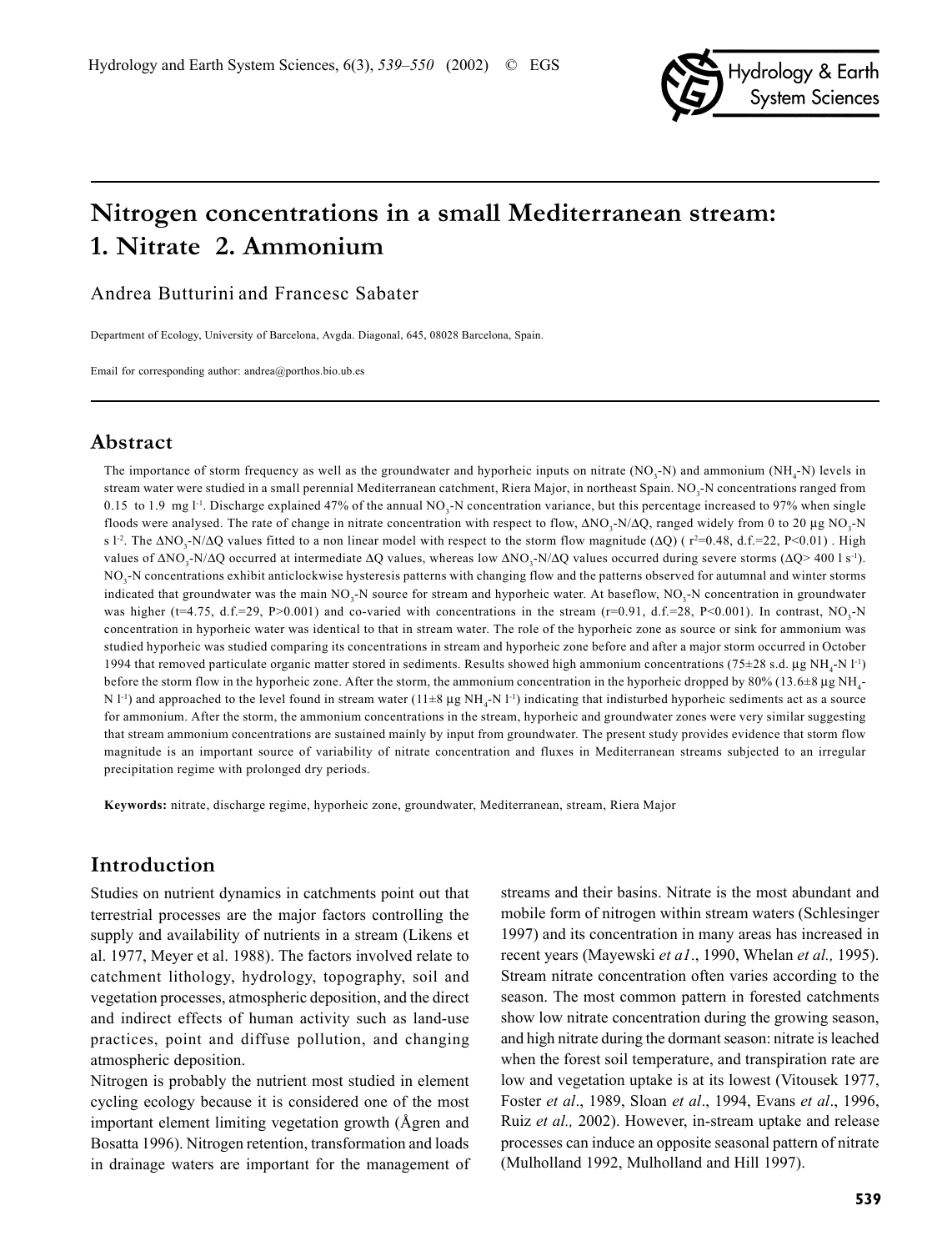The study of solute behaviour during storms provides useful information on water flow paths and solute sources within catchment (Evans and Davies 1998). The behaviour of nitrate concentrations during storms appears to be variable. Depending on the nitrogen availability in the catchment, during storms nitrate concentration increases (i.e. flushing, McDowell and Wood 1984, Grimm and Fisher 1986), decreases (i.e. dilution, Lewis and Grant 1979), or stays relatively constant (Mulholland *et al*., 1990, Hill 1993, Creed *et al.,* 1996). Most studies focused on nitratedischarge relationship are based on individual or a series of short sequence storm events. One possible explanation is that most of these studies are focused on humid and temperate streams characterized by high annual rainfall distributed evenly throughout the year (Mulholland and Hill 1997), or influenced by a strong hydrological event such as the snowmelt period (Creed and Band 1998). However, little attention has focused on the variability of the nitratedischarge relationship under a wide spectrum of hydrological conditions even though factors such as rain intensity and antecedent hydrological conditions can induce complex patterns of nitrate during storm (Avila *et al*., 1992; Biron *et al.*, 1999).

This paper examines the temporal dynamics of nitrate  $(NO<sub>3</sub>-N)$  and ammonium  $(NH<sub>4</sub>-N)$  for a stream subjected to a Mediterranean discharge regime. Stream nitrate dynamics is examined with respect to season, storm intensity and the relative duration of inter-storm periods (i.e. baseflow conditions). The nitrate response variability during storms is examined and linked to the magnitude of the hydrologic changes and the duration of antecedent inter-storm period. The comparison of  $NO<sub>3</sub>$ -N concentration in stream, hyporheic and groundwater is used to evaluate the contribution of the different nitrate inputs from the catchment and role of in-stream processes on the nitrate concentration and export in stream water. Ammonium dynamics is examined with the objective to detect whether the stream acts as source of or a sink for ammonium. For this purpose, the ammonium concentrations in stream and hyporheic water as well as organic matter content in sediments, were compared before and after a major storm of October 1994. The study provides an important "endmember" case for examining and modelling nitrogen dynamics at a European and broader scale level (Wade *et al.*, 2002).

### **Study site**

Riera Major is a second-order stream located on the north side of the Montseny Mountains (NE Spain, latitude 41º 55´, longitude 2<sup>0</sup>27<sup>'</sup>) 90 km north of Barcelona. The stream is



Fig. 1*. Seasonal variation of discharge and water temperature (panel* a*), nitrate (panel* b*) in stream water (solid line), in hyporheic water (open circles) and in groundwater (open triangles). Mean values from NO3 -N from hyporheic waters were calculated from eight samples. Mean values of NO3 -N in surface and groundwater were calculated from 3–6 samples.*

6 km long and drains a forested 15.5 km2 siliceous area dominated by granodiorite. Climate is typically humid-Mediterranean (Piñol *et al.,* 1992). The stream water exhibits summer maximum temperatures of 17 to 25º C and winter minimum temperatures of 2º to 5º C (Fig. 1a). Annual precipitation ranges widely. For example, during the present study, the annual rainfall varied between 855 mm in 1994 and 1660 mm in 1996. Alders (*Alnus glutinosa*) dominate the riparian vegetation and leaf fall is concentrated into a short period (20–30 days) in October when the particulate organic matter transported in the stream can increase by up to 8–10 mg l-1 (Romaní *et al.,* 1998). The stream channel is  $\sim$ 2.5 m wide and is characterised by step-pools with large pebbles and boulders. The total area of the streambed is approximately 15 000 m<sup>2</sup>: sand-sized sediments cover  $\sim$  30% of the streambed. The hyporheic zone is composed mainly of mobile sand and ranges in depth from a few centimetres to 80–100 cm. Conservative trace experiments showed that the hyporheic water residence time ranged from 0.3 h at 10 cm depth, to 1–2 h at 25 cm depth and the relative contribution of stream water to the total hyporheic water ranged from 35% at 25 cm depth during basal discharege conditions to 100% at high discharges and shallow sediments (Butturini and Sabater, 1999).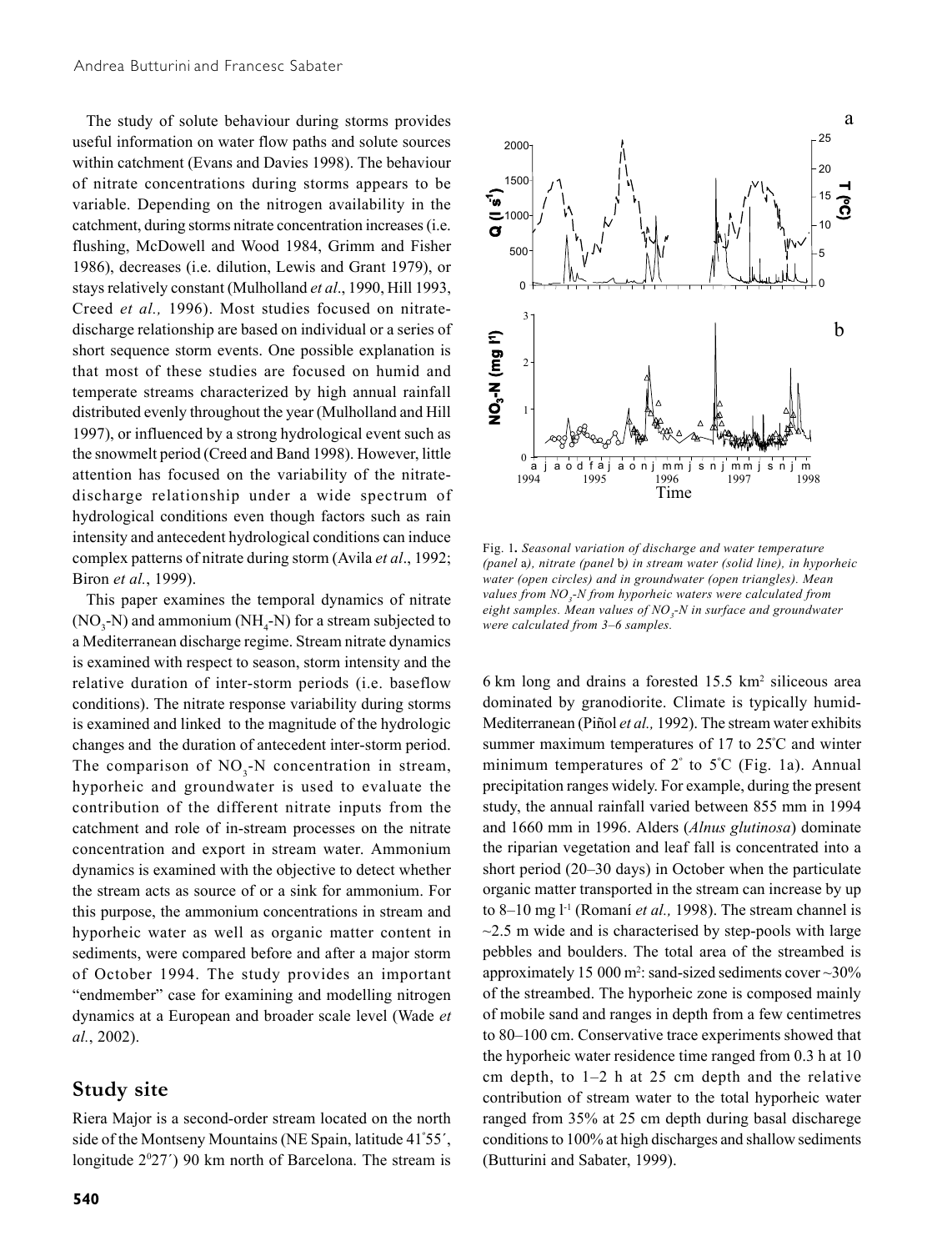At stream baseflow, the electrical conductivity in surface, hyporheic and groundwater averages 206±22, 219±32 and  $237\pm8$  µS cm<sup>-1</sup>, respectively (Butturini, 1999). Conductivities in surface and hyporheic waters are inversely correlated to discharge, whereas in groundwater conductivity is steadier and decreases only during intense storms (Butturini and Sabater, 2000).

Stream flow is perennial, and baseflow discharge fluctuates from 30 l s<sup>-1</sup> (summer) to 62 l s<sup>-1</sup> (autumn and winter). During storms, discharges increase to as much as 1600 l s–1 (December 1996, Fig. 1a).

# **Material and methods**

#### FIELD METHODOLOGY

Stream water  $(NO_3-N_5)$  was sampled every 7–14 days from May 1994 to March 1996. From February 1997 to April 1998, stream water samples were collected daily at 12:00 with an automatic sampler (Sigma 900 Max). From October 1997 to January 1998, storms were also sampled on an intensive basis (0.5–2 hours sampling frequency). Nitrate in hyporheic and groundwater was sampled from July 1994 to March 1995, and from August 1995 to February 1998 respectively.

Ammonium in the stream and hyporheic zone was collected from April 1994 to March 1996 and groundwater samples from August 1995. Samples of particulate organic matter stored in stream sediments expressed on ash free dry weight (POM<sub>H</sub>, mg AFDW  $g^{-1}$ ) were collected at a depth of 7–10 cm from six cores in a stretch of the stream where leaf accumulation occurred.

Samples of hyporheic waters were collected from eight wells (PVC pipes of 4 mm diameter) placed in the sediment to sample at 10 cm and 50 cm depths in the middle of the stream channel. From hyporheic wells, small amounts (30 ml) of water were sampled to avoid entraining surface water. Samples of groundwater were collected from a permanent spring located on the bank side of the riparian zone.

Stream discharge was measured at each sampling date by mass balance calculation using short-term chloride injections (Stream Solute Workshop, 1990). After February 1997 a pressure transducer connected to the automatic sampler recorded the water level of the stream continuously. The discharge was then estimated by using an empirical relationship between the discharge measured by the conservative tracer and the water level (Butturini, 1999).

#### CHEMICAL ANALYSIS

All water samples were filtered through pre-ashed fibreglass filters (Whatman GF/F), cold-stored and analysed for nitrate within 18 h of sample collection. Nitrate was analysed by Capillary Electrophoresis (Waters, CIA-Quanta 5000, Romano and Krol, 1993).

Ammonium was analysed using the indophenol-blue colorimetric method (Solorzano, 1969).

#### DATA ANALYSIS

 $NO<sub>3</sub>$ -*N* stream fluxes.  $NO<sub>3</sub>$ -*N* stream exports were calculated at baseflow and storm conditions, for the growing (April– September 1997) and dormant (October 1997–March 1998) periods. NO<sub>3</sub>-N fluxes were calculated in two different ways depending on the hydrological conditions. During baseflow periods, daily NO<sub>3</sub>-N fluxes were calculated by multiplying average daily discharges by  $NO<sub>3</sub>-N$  instantaneous concentrations. During storm flows, when Discharge $_{peak}$ / Discharge<sub>pre-storm</sub> > 1.5, NO<sub>3</sub>-N fluxes were estimated adding the products of the instantaneous discharge by the instantaneous nitrate concentration. Continuous  $NO<sub>3</sub>$ -N concentrations were estimated by linear interpolation of the measured NO<sub>3</sub>-N concentrations (Hinton *et al.,* 1997). The end of each storm period was determined when the rate of the discharge decrease was lower that 10% d<sup>-1</sup>. Volumeweighted stream water  $NO<sub>3</sub>-N$  concentrations (the ratio between NO<sub>3</sub>-N export and water export) were calculated during inter-storm conditions to detect a seasonal concentration tendency without the discharge influence.

*Stream NO3 -N concentration - discharge relationships.* The variance  $(r^2, %)$  of the relationship discharge *v*. NO<sub>3</sub>-N concentration was studied by fitting the data into a linear model on both an annual  $(r^2_{year})$ , and an individual storm  $(r<sup>2</sup><sub>storm</sub>)$  basis. The NO<sub>3</sub>-N changes during storms were also studied by examining the stream  $NO<sub>3</sub>$ -N concentration change with respect to stream discharge change  $(2NO_3-N/M)$  $ΔQ$ ). The variability of  $ΔDNO_3-N/ΔQ$  was analysed with respect to the duration of the antecedent inter-storm periods  $(\Delta t_{.1})$  and the magnitude of the storms ( $\Delta Q$ ).

To assess the role of the rapid runoff and groundwater as mitrate sources during storm flows, the  $NO<sub>3</sub>$ -N hysteresis was compared with those of DOC for the storm-sampling period from October 1997 to January 1998. The comparison was performed by converting the observed DOC data into "expected" nitrate data  $(N_{\text{exp}})$ ; it was assumed therefore that nitrate dynamics followed the same temporal pattern of DOC. The DOC data were converted into  $NO_3$ - $N_{\text{exp}}$  at each time step using the following formula: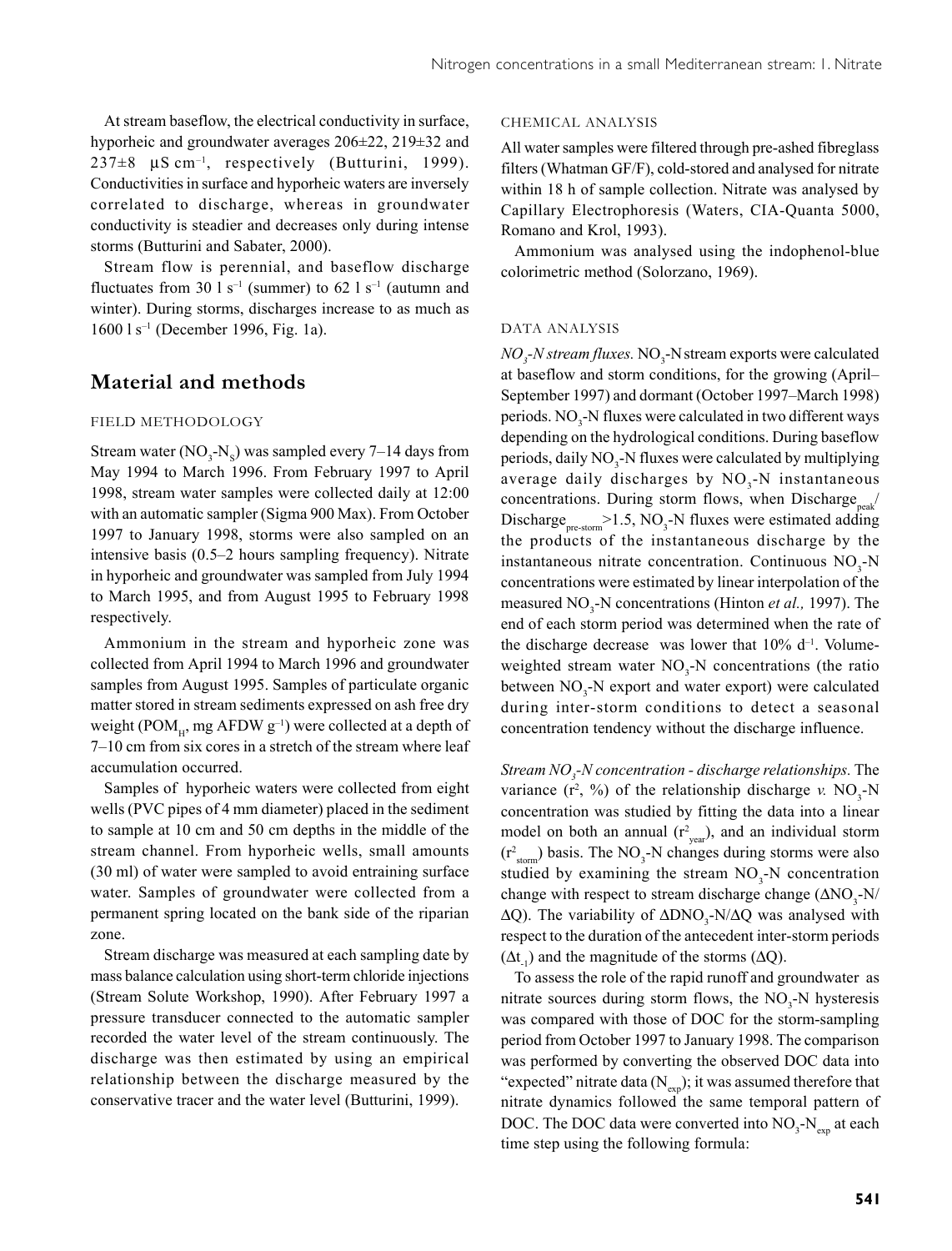*Table 1***.** Summary of the antecedent inter-storm length  $(\Delta t_1)$ , storm magnitude  $(\Delta Q)$ , stream NO<sub>3</sub>-N concentration before (NO<sub>3</sub>-N<sub>pre storm</sub>) and during the storm flow (NO<sub>3</sub>-N<sub>storm</sub>), the explained variance of individual storm ( $r_{\text{storm}}^2$ ), and the  $\Delta NO_3$ -N/ $\Delta Q$  values measured during the entire study period.

| Date             | $\Delta t$ (d) | $\Delta Q$ (l s <sup>-1</sup> ) | $NO_{\it 3}$ - $N_{\it pre\text{-}storm}$<br>$(mg\,NO_{3}~N~l^{-1})$ | $NO3$ - $Nstorm$<br>$(mg\,NO_{3}~Ns\,l^{-2})$ | $r^2$ <sub>storm</sub> | $\Delta NO, N/\Delta Q$<br>( $\mu$ g NO <sub>3</sub> -N $l^{-1}$ ) |
|------------------|----------------|---------------------------------|----------------------------------------------------------------------|-----------------------------------------------|------------------------|--------------------------------------------------------------------|
| 10-14/10/94      | 60             | 691                             | 0.28                                                                 | $0.82$ (***)                                  | n.m.                   | 0.8                                                                |
| 7-11/12/94       | 32             | 121                             | 0.37                                                                 | $0.55$ (**)                                   | n.m.                   | 1.5                                                                |
| 15-17/6/95       | n.m.           | 62                              | 0.31                                                                 | $0.49$ (**)                                   | n.m.                   | 3                                                                  |
| 18-28/11/1995    | 55             | 51                              | 0.37                                                                 | $1.43$ (***)                                  | $0.88$ (n.s.)          | 20.7                                                               |
| 8-11/12/1995     | 21             | 423                             | 0.96                                                                 | $1.93$ (***)                                  | $0.82$ (n.s.)          | 2.3                                                                |
| 15/12-30/01/1996 | 42             | 950                             | 0.60                                                                 | $0.50$ (n.s.)                                 | $0.12$ (n.s.)          | $\boldsymbol{0}$                                                   |
| 22-26/11/1996    | n.m.           | 382                             | $0.80\,$                                                             | $2.83$ (***)                                  | $0.96$ (n.s.)          | 5.3                                                                |
| 10-14/12/1996    | 20             | 1359                            | 0.41                                                                 | $0.30$ (n.s.)                                 | $0.53$ (n.s.)          | $\boldsymbol{0}$                                                   |
| 18-25/4/97       | 77             | 65                              | 0.21                                                                 | $0.52$ (**)                                   | $0.70$ (*)             | 4.7                                                                |
| 22-28/05/97      | 32             | 26                              | 0.23                                                                 | $0.31$ (**)                                   | $0.63$ (*)             | 3.3                                                                |
| 31/05-11/06/97   | 11             | 29                              | 0.25                                                                 | $0.27$ (n.s.)                                 | $0.14$ (n.s.)          | $\boldsymbol{0}$                                                   |
| $3-11/06/97$     | $\overline{4}$ | 552                             | 0.26                                                                 | $0.86$ (***)                                  | $0.95$ (***)           | 1.1                                                                |
| 18-24/06/97      | 14             | 90                              | 0.34                                                                 | $0.53$ (**)                                   | $0.75$ $(*)$           | 2.1                                                                |
| 26/06-7/07/97    | 8              | 75                              | 0.28                                                                 | $0.50$ (**)                                   | $0.53$ (**)            | $\overline{3}$                                                     |
| 26/07-4/08/97    | 30             | 192                             | 0.13                                                                 | $0.86$ (*)                                    | $0.97$ (**)            | 3.8                                                                |
| 11-17/08/97      | 15             | 44                              | 0.32                                                                 | $0.22$ (n.s.)                                 | $0.10$ (n.s.)          | $\boldsymbol{0}$                                                   |
| $2 - 5/09/97$    | 22             | 51                              | 0.31                                                                 | $0.37$ (n.s.)                                 | $0.20$ (n.s.)          | $\boldsymbol{0}$                                                   |
| 14-18/09/97      | 12             | 45                              | 0.21                                                                 | $0.47$ (**)                                   | $0.20$ (n.s.)          | $\boldsymbol{0}$                                                   |
| 23-28/10/97      | 40             | 83                              | 0.29                                                                 | $0.70$ (***)                                  | $0.88$ (*)             | 5.1                                                                |
| $3 - 9/11/97$    | 11             | 45                              | 0.26                                                                 | $0.30$ (**)                                   | $0.86$ (*)             | 0.8                                                                |
| 25/11-2/12/97    | 22             | 88                              | 0.26                                                                 | $0.66$ (***)                                  | $0.86$ (**)            | 4.6                                                                |
| 17-30/12/97      | 22             | 187                             | 0.60                                                                 | $1.85$ (***)                                  | $0.87$ (***)           | 6.7                                                                |
| 27/01-3/02/98    | 42             | 212                             | 0.49                                                                 | $1.55$ (***)                                  | $0.81$ (**)            | 5                                                                  |
| $1 - 5/04/98$    | 62             | 47                              | 0.39                                                                 | $0.56$ (***)                                  | $0.77$ (*)             | 3.6                                                                |

Differences between  $NO_3$ - $N_{\text{pre storm}}$  and  $NO_3$ - $N_{\text{atom}}$  were tested with *t*-test (df=4)\*  $p < 0.05$ ; \*\*  $p < 0.01$ ;\*\*\*  $p < 0.001$ ; n.s.: not significant; n.m. :not measured

$$
NO_3-N_{\exp(t)} = NO_3-N_{(0)} DOC_{(t)} DOC_{(0)}^{-1}
$$

For this equation,  $NO_3$ - $N_{(0)}$  and  $DOC_{(0)}$  are the observed nitrate and DOC concentrations at baseflow prior to the individual storm examined and  $DOC_{\theta}$  is the observed DOC concentration at time "t" during storm.

#### *Ammonium concentration comparison*

Average ammonium concentration in stream, hyporheic and groundwater before and after the storm was compared using the *t*-test for paired samples. The data were collected at low flow conditions  $(15 < Q < 401 s^{-1})$  in spring-summer of 1994 and 1995. Differences in ammonium concentration were considered significant at  $P < 0.05$  level.

# **Results**

# **(1) : Nitrate**

### *STREAM NO3 -N CONCENTRATION WITH RESPECT TO DISCHARGE VARIABILITY*

Stream  $NO_3$ -N concentration ranged from 0.150 mg  $NO<sub>3</sub>-N$  l<sup>-1</sup> (mainly in August and September) to 1.9 mg  $NO<sub>3</sub> - N l<sup>-1</sup>$  during storm periods (Fig. 1b). During the daily sampling period (from April 1997 to March 1998), 17 storms were monitored (eleven storms in the growing period and six in the dormant period). The duration of the inter-storm periods  $(\Delta t_{.1})$  ranged between 4 and 77 days. The NO<sub>3</sub>-N concentration increased from 14% to 280% over the pre-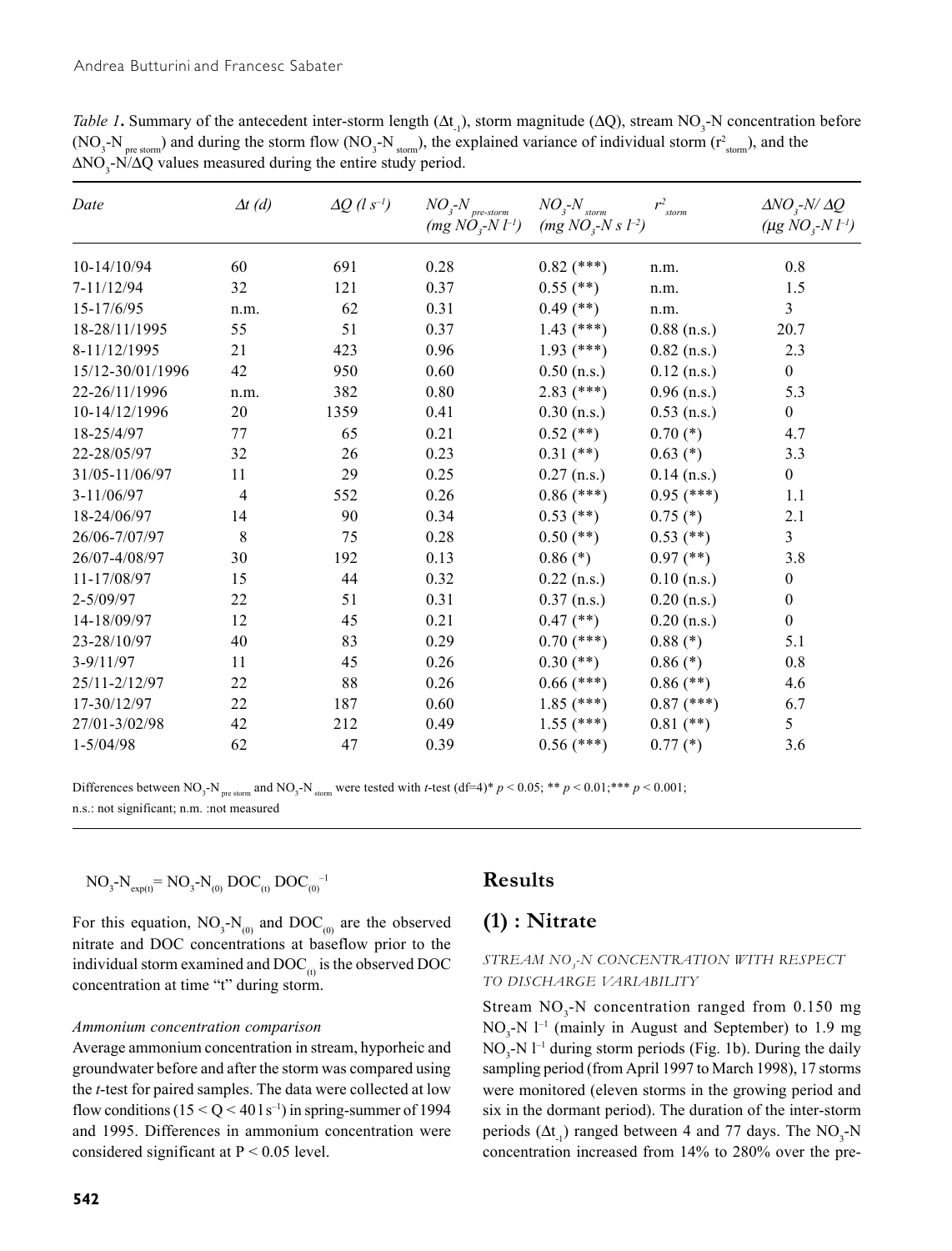storm  $NO_3$ -N concentrations of three quarters of the storms monitored (Table 1). Discharge was an important variable in regulating the stream nitrate concentration since, during this period,  $r_{year}^2 = 47\%$  ( $r^2 = 0.47$ , d.f.=231, P<0.001, Fig. 2a). When each flood was analysed separately, discharge explained up to 97% of the total  $NO_3$ -N variance ( $r^2$ <sub>storm</sub>, Table 1). During this period,  $\Delta NO_3$ -N/ $\Delta Q$  values ranged from 0 to 6.7 mgNO<sub>3</sub>-N s  $l^{-2}$  and did not show any clear seasonal pattern, but were positively related to  $\Delta t_{1}$  (r<sup>2=0.31</sup>, d.f.=14, P<0.05). Nevertheless, this relationship disappeared when the  $\Delta NO_3$ -N/ $\Delta Q$  values of the severe storm sequences of November 1995–January 1996 (three storms) and November–December 1996 (two storms) were included  $(Fig. 3a)$  ( $r^2=0.13$ , d.f.=20, n.s.). During these high discharge periods, an anomalous high  $\Delta NO_3$ -N/ $\Delta Q$  value (20 mg) N s  $1^{-2}$ ) was recorded on 28/11/95, and the  $\Delta NO_3$ -N/ $\Delta Q$ values dropped to zero mg  $NO_3$ -N s l<sup>-2</sup> at higher storm flow magnitudes (Fig. 2b, Table 1). The  $\Delta NO_3$ -N/ $\Delta Q$  values were fitted to a non-linear log model with respect to the storm magnitude ( $\Delta$ Q):  $\Delta$ NO<sub>3</sub>-N/ $\Delta$ Q values were positively related to storm flow magnitude if  $0 < \Delta Q < 400$  l s<sup>-1</sup>, (with an outlier

measurement on 28/11/95), whereas they were negatively related to storm flow magnitude if  $\Delta Q$  > 400 l s<sup>-1</sup> (Fig. 3b)

### NO<sub>3</sub>-N HYSTERESIS LOOPS: A COMPARISON WITH DOC DATA

For five storms monitored between October 1997 and January 1998, NO<sub>3</sub>-N and DOC hysteresis were found. DOC hysteresis showed mainly anticlockwise rotational patterns (four events) and DOC concentration peaks coincided close to the peak in discharge. During the discharge recession limb, the DOC concentration rapidly approached the prestorm values. The DOC hysteresis suggested the input of dissolved organic matter from the surrounding riparian zone during the discharge rising limb, and the subsequent DOC dilution due to the increase of low DOC groundwater contribution during the discharge recession limb (Butturini, 1999; Butturini and Sabater, 2000). Similarly, the dominant NO<sub>3</sub>-N hysteresis showed an anticlockwise pattern. Nevertheless, the  $NO_3$ -N changes were smaller than the  $NO_3$ - $N_{\text{exp}}$  (and DOC as well) ones: the increase of NO<sub>3</sub>-N<sub>exp</sub>, over



Fig. 2. Relationships between NO<sub>3</sub>-N in stream water and discharge during the study period of four years. *Panel a shows the data from April 1997 to March 1998 (r<sup>2</sup>=0.47, d.f.=231, P<0.001). Panel <i>b* shows the *data during high discharge periods of November 1995–January 1996 and November–December 1996 respectively. Arrows indicate the time sequence.*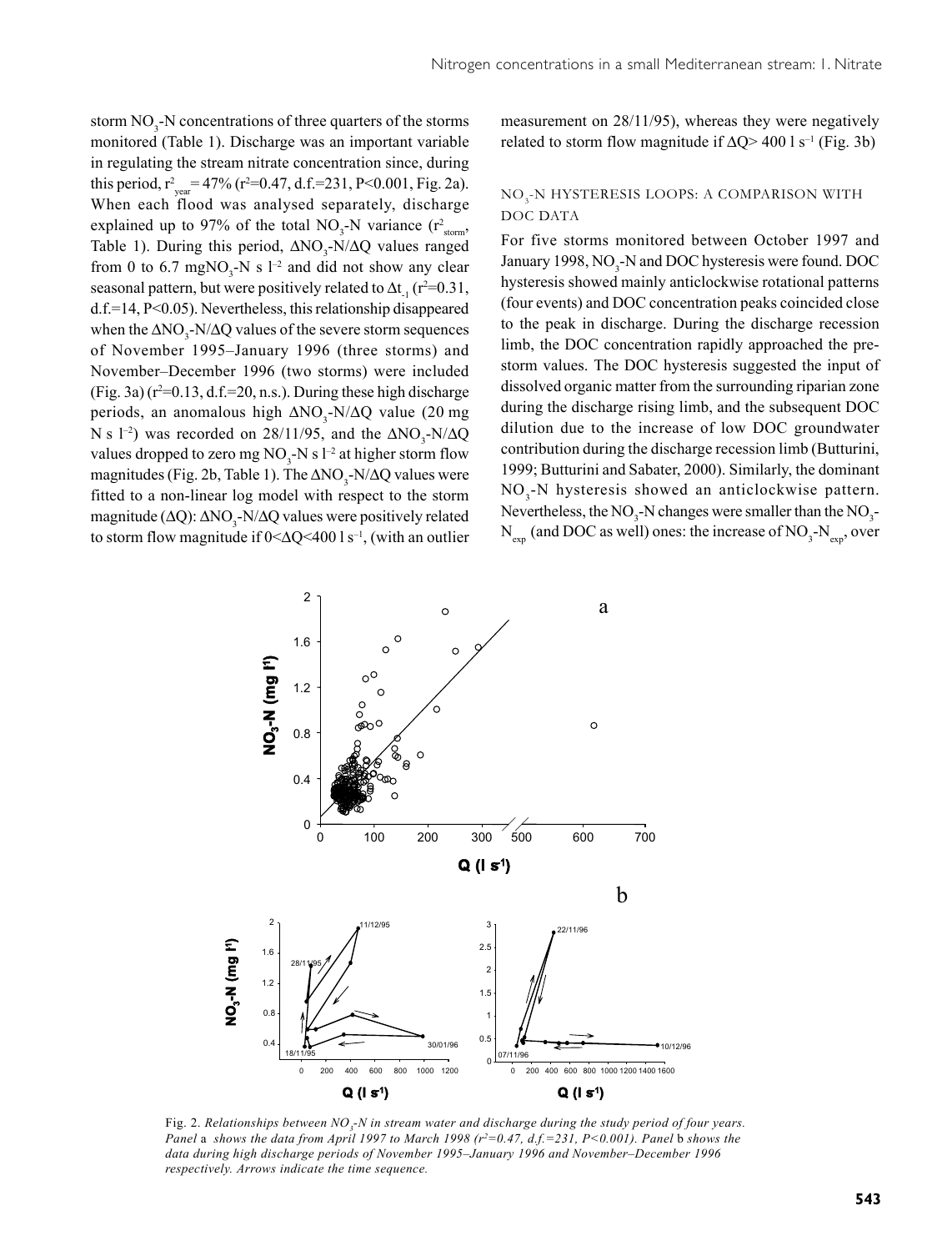

Fig. 3*. Panel* a: *Relationship between* ∆*NO3 -NS /*∆*Q values and the antecedent inter-storm duration (*∆*t -1). Dotted line shows the relationship for*  $d$ ata collected during the intensive sampling period April 1997-March 1998 (r<sup>2</sup>=0.31, d.f.=14, P<0.05). Panel  $b$ : Relationship between ∆NO<sub>3</sub>-*N<sub>s</sub>*/∆Q values and the storm magnitude (∆Q). Solid line shows the fit of the log-normal model ( r<sup>2</sup>=0.48, d.f.=22, P<0.01).

the basal concentration, ranged from 85% to 952%, whereas the observed  $NO_3$ -N increase ranged from 29% to 280%. In detail, the  $NO_3$ -N concentration did not change during the discharge rising limb; after the storm peak it increased and remained high throughout the discharge recession limb and then tailed off very slowly. 91–99% of the  $NO<sub>3</sub>$ -N flux occurred during the recession discharge limb when groundwater flux predominates over rapid runoff (Fig. 4).

### ANNUAL N-NO<sub>3</sub> EXPORT (APRIL 1997-MARCH 1998)

The estimated annual  $NO_3$ -N export for the period April 1997 to March 1998 was 1016 kg (65.5 kg N km<sup>-2</sup> y<sup>-1</sup>). Correspondingly, the annual volume-weighted  $NO<sub>3</sub>$ -N concentration ( $NO_3$ - $N_{sw}$ ) was 0.52 mg  $NO_3$ - $N$  l<sup>-1</sup>, which decreased to  $0.39$  mg  $NO_3$ -N  $l^{-1}$  at times of baseflow (Table 2). Monthly volume-weighted  $NO<sub>3</sub>$ -N concentrations under baseflow showed a clear seasonal pattern, averaging 0.29±

*Table 2*. Summary of monthly stream water flux,  $NO_3$ -N flux and volume-weighted  $NO_3$ -N concentration (mgNO<sub>3</sub>-N l<sup>-1</sup>) during the study period April 1997-March 1998.

| Month                 | Wat. $flux^a$   | $NOs$ - $Nsa$ | $NO3$ - $Nswa$  | Wat. $flux^b NO, -N_s^b$ |           | $NO3$ - $NSw$ <sup>b</sup> | Wat. Flux <sup>c</sup> NO <sub>x</sub> N <sub>c</sub> <sup>c</sup> |              | $NO3$ - $NSw$ <sup>c</sup> |
|-----------------------|-----------------|---------------|-----------------|--------------------------|-----------|----------------------------|--------------------------------------------------------------------|--------------|----------------------------|
|                       | $(10^5 \, m^3)$ | flux (kg)     | $(mg N l^{-1})$ | $(10^5 \, m^3)$          | flux (kg) | $(mg N l^1)$               | $(10^5 \, m^3)$                                                    | flux (kg)    | (mg N l <sup>1</sup> )     |
| Apr '97*              | 1.83            | 57.6          | 0.31            | 1.4                      | 34.6      | 0.25                       | 0.43                                                               | 23           | 0.53                       |
| $May*$                | 1.1             | 26.4          | 0.24            | 0.87                     | 21.1      | 0.24                       | 0.23                                                               | 5.3          | 0.23                       |
| Jun <sup>*</sup>      | 2.73            | 118           | 0.43            | n.m.                     | n.m       | n.m                        | 2.73                                                               | 118          | 0.43                       |
| $Jul^*$               | 1.7             | 60            | 0.35            | 0.98                     | 31.4      | 0.32                       | 0.72                                                               | 28.6         | 0.40                       |
| Aug <sup>*</sup>      | 1.24            | 30            | 0.24            | 0.75                     | 22.42     | 0.30                       | 0.49                                                               | 7.58         | 0.15                       |
| Sep <sup>*</sup>      | 0.97            | 30.2          | 0.31            | 0.59                     | 16.5      | 0.28                       | 0.38                                                               | 13.7         | 0.36                       |
| Oct <sup>§</sup>      | 1.01            | 32            | 0.32            | 0.8                      | 23.3      | 0.29                       | 0.21                                                               | 8.7          | 0.41                       |
| Nov <sup>s</sup>      | 1.59            | 55.4          | 0.35            | 0.8                      | 24.2      | 0.30                       | 0.79                                                               | 31.2         | 0.39                       |
| $Dec^s$               | 2.43            | 227           | 0.93            | 1.97                     | 69        | 0.35                       | 0.46                                                               | 158          | 3.43                       |
| Jan '98 <sup>\$</sup> | 2.14            | 196           | 0.92            | 1.34                     | 90        | 0.67                       | 0.8                                                                | 106          | 1.32                       |
| Feb <sup>s</sup>      | 1.74            | 137           | 0.79            | 1.43                     | 97        | 0.68                       | 0.31                                                               | 40           | 1.29                       |
| Mar <sup>\$</sup>     | 1.14            | 46            | 0.40            | 1.14                     | 46        | 0.40                       | $\theta$                                                           | $\mathbf{0}$ | n.m                        |

a= Total monthly fluxes and weighted concentrations .

b=Monthly fluxes weighted concentrations at baseflow conditions

c=Monthly fluxes weighted concentrations at storm flow conditions

n.m. = not measured since baseflow (or stromflow) conditions were not achieved.

\*= Growing period; \$dormant period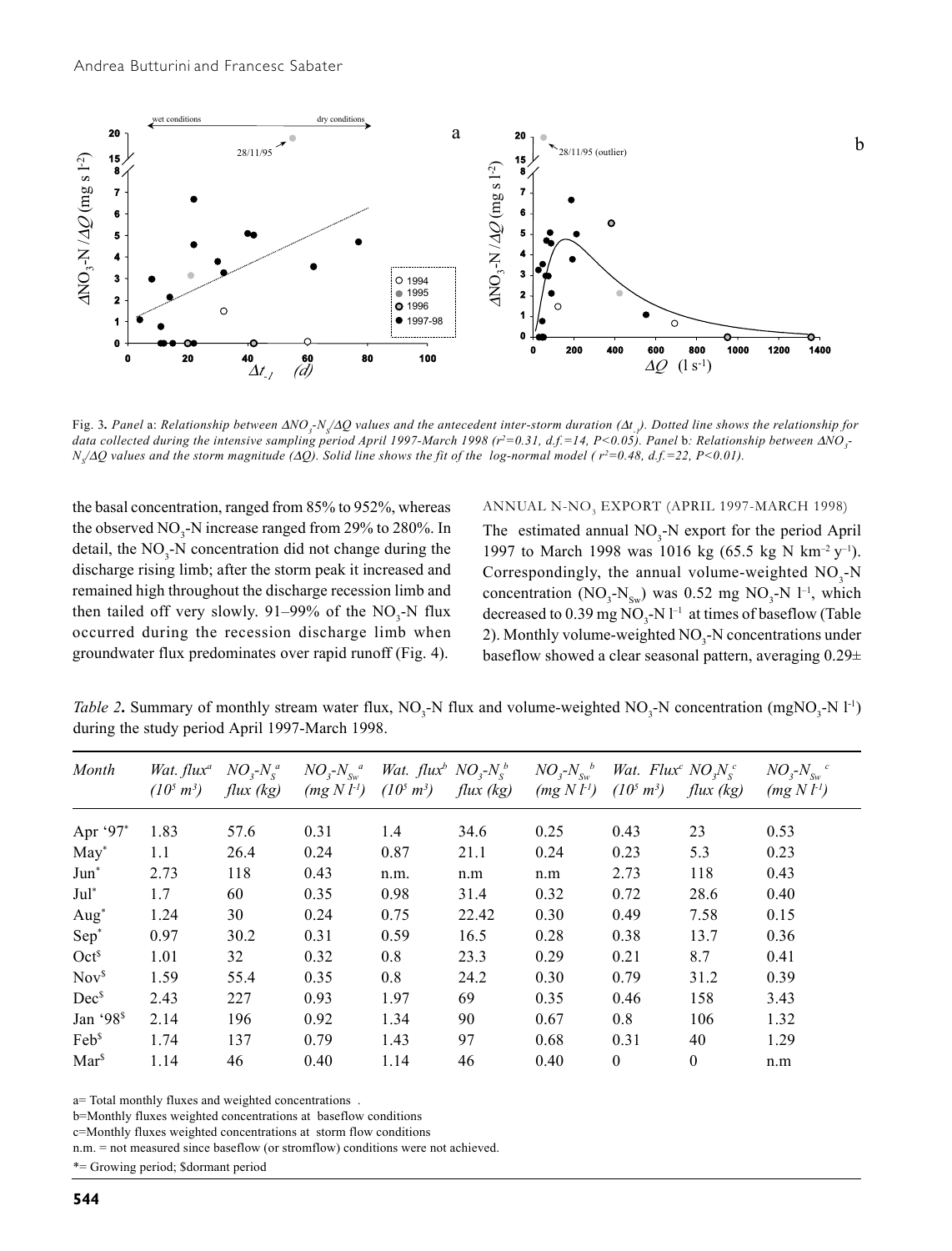

Fig. 4. *Hydrographs and hysteresis of DOC, NO<sub>3</sub>-N (bold solid lines) and NO<sub>3</sub>-N<sub>exp</sub> (thin solid line) during the period October 1997–January 1998. Arrows indicate the timing sequences.*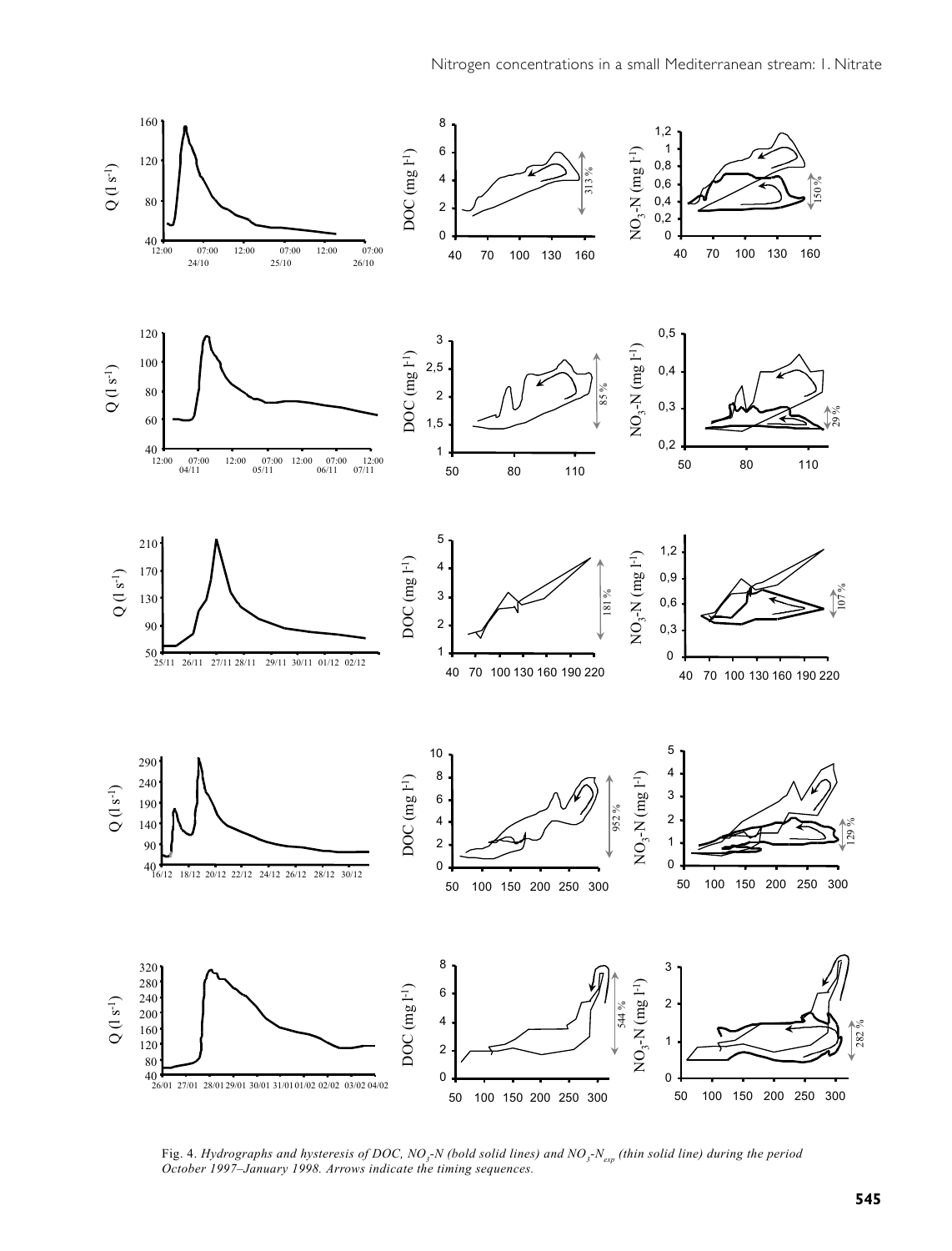36 mg  $NO_3$ -N  $l^{-1}$  in the growing season and  $0.68\pm5$  $NO<sub>3</sub>$ -N l<sup>-1</sup> during the dormant season. During the dormant season, strong differences between volume-weighted  $NO_3$ -N concentration for storm  $(1.4 \pm 1.2 \text{ NO}_3 \text{-N } 1^{-1})$  and baseflow periods  $(0.45 \pm 0.18 \text{ NO}_3\text{-N l}^{-1})$  were observed. The difference was much smaller during the growing season  $(0.39 \pm 0.15 \text{ NO}_3\text{-N l}^{-1}$  for storm events and  $0.28 \pm 0.04$  $NO<sub>3</sub> - N l<sup>-1</sup>$  for baseflow periods). The  $NO<sub>3</sub> - N$  export during the dormant season was 87 % higher than during the growing season (661.4 kg *v*. 354 kg). Storms contributed to 51% (335 kg) and 58% (205 kg) of the total stream  $\text{NO}_3$ -N export during the dormant and growing seasons, respectively.

### RELATIONSHIP BETWEEN  $\rm NO_{3}$ -N CONCENTRATION IN SURFACE, HYPORHEIC AND GROUNDWATER

During the period when the streams and hyporheic waters were sampled, average stream and hyporheic water NO<sub>3</sub>-N concentrations were identical at 0.39 mg  $NO<sub>3</sub>$ -N l<sup>-1</sup> ( $\pm$ 0.12) SD for stream waters, and  $\pm 0.11$  SD for hyporheic waters) and their concentrations were strongly correlated  $(r=0.9,$ d.f.=20,  $P<0.001$ , Fig. 5).

Groundwater  $NO_3$ -N concentration averaged  $0.58 \pm 0.26$ SD  $NO<sub>3</sub>$ -N  $l<sup>-1</sup>$ . At baseflow conditions, stream and groundwater  $NO_3$ -N strongly co-varied in time (r=0.91, d.f.=28,  $P<0.001$ , Fig. 5) and in 87% of sample cases groundwater  $NO_3$ -N concentrations were higher than in stream water (t test for paired data, *t*=4.75, d.f.=29, P<0.001). On the other hand, during storms, the correlation between  $NO<sub>3</sub>-N$  in groundwater and stream disappeared (r=0.09, d.f.=15, P>0.05), with stream  $NO<sub>3</sub>$ -N higher than in groundwater in some cases (Fig. 5).



Fig. 5. Relationships between  $NO<sub>3</sub>$ -N in hyporheic and stream water (closed circles) and between NO<sub>3</sub>-N in groundwater and stream *water at baseflow conditions (closed triangles) and during storms (open triangles). The solid line shows the y=x line.*

### **(2) : Ammonium**

Between the 11 and the 12 October 1994, an intense rainstorm of 168 mm affected the catchment hydrograph in a few hours (data from a rain gauge located 4 km from the study site, I.N.M.). Unfortunately, it was impossible to estimate the storm flow peak, and the discharge was measured during the storm flow recession limb. Two days after the discharge peak the flow was  $Q=7221 s^{-1}$ . The storm flow caused scouring and homogenisation of the hyporheic sediments, reduced the particulate organic matter ( $POM_{\alpha}$ ) from 52 to 4.8 mg AFDW  $g^{-1}$  (Fig. 6a) and decreased the hyporheic and benthic microbial activity (Romaní *et al*., 1998).

Ammonium concentration in stream water averaged  $11\pm8$ mg  $NH_4$ -N  $l^{-1}$  during the entire study period (Fig. 6b) and was only 2–3% of the nitrate transported in Riera Major (Butturini and Sabater, 2002). Its concentration did not show a seasonal pattern and there was no significant relationship with discharge throughout the study period  $(r^2=0.01, d.f.=55,$ n.s). In the hyporheic zone, ammonium concentrations before the storm flow, averaged  $75\pm28$  mg NH<sub>4</sub>-N l<sup>-1</sup> (with



Fig. 6*. Temporal dynamics of stream discharge, particulate organic matter in hyporheic (POM<sub>H</sub>) (panel a) and ammonium concentration in stream water (solid line), hyporheic water (open square) and groundwater (open triangle) (panel* b*). Vertical bars indicate 1 error standard.*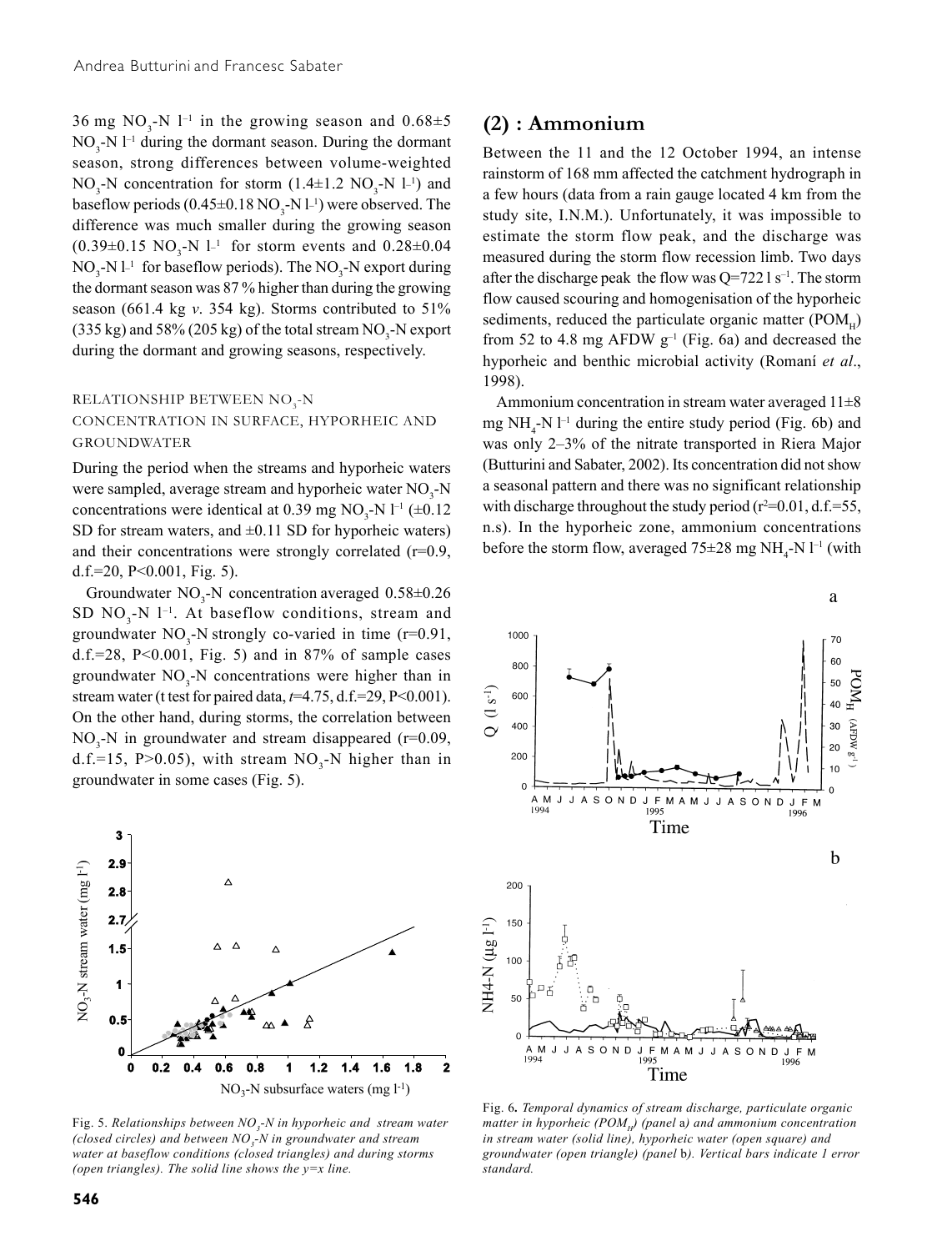| Period                                                               | Stream water             | Hyporheic                 | Groundwater                   |
|----------------------------------------------------------------------|--------------------------|---------------------------|-------------------------------|
|                                                                      | $(mg NHi-N l-1)$         | $(mg NHi-N l-1)$          | $(mg NHi-N l-1)$              |
| Pre-Storm (April-September 1994)*                                    | $11.2\pm 8$ (5-21); n=12 | $75\pm28$ (38-129); n=11  | n.m.                          |
| Post-Storm (November 1994-March 1996)                                | $11\pm8$ (2-34); n=44    | $13.6 \pm 8$ (1-51); n=23 | $13.3 \pm 11$ $(2-50)$ ; n=17 |
| Post-Storm (April 1995-September 1995)*                              | $6\pm3$ (2-12); n=11     | 9 $\pm$ 5 (1-14); n=6     | n.m.                          |
| * data collected under low flow conditions<br>$n.m = not measured$ . |                          |                           |                               |

*Table 3.* Ammonium average concentration ( $\pm 1$  Standard Deviation and range of variation) in stream water, hyporheic zone and groundwater before and after the storm flow.

peaks in summer) and was statistically higher than in stream water (paired *t*-test,  $t=6.4$ ,  $d.f.=10$ ,  $P<0.001$ ). After the flood, the hyporheic ammonium concentration dropped to 13.6 $\pm$ 8mg NH<sub>4</sub>-N l<sup>-1</sup>and the difference, with respect to the ammonium stream concentration, disappeared (paired *t*-test, *t*=0.4, d.f.=22, n.s.) (Fig. 6b, Table 3). In the stream water, after storm flow, no clear change in ammonium concentration was observed when all the data were used in a statistical comparison (*t*=0.5, d.f.=31, n.s.). Nevertheless, when the comparison is based on data collected during spring-summer periods at low flow, post-storm data averaged  $6 \pm 3$  mg NH<sub>4</sub>-N l<sup>-1</sup>, and in 70% of cases data were lower than the pre-storm data (paired *t*-test *t*=2.98, d.f.=8, P<0.05) (Table 1). This decline in ammonium concentration in spring-summer 1995, resulted in a decrease of 24% of N-NH4 flux compared with the same period of 1994 (4.6 and 3.5 kg  $N-NH_4$  in 1994 and 1995 respectively). Ammonium in groundwater averaged 13.3±11 mg  $NH_4$ -N  $1^{-1}$ , and the concentration did not differ from that of stream water (paired *t*-test, *t*=1.4, d.f.=16, n.s.).

### **Discussion**

### NITRATE DYNAMICS UNDER BASEFLOW **CONDITIONS**

During the period April 1997-March 1998, baseflow discharge, which covered 73% of the time, ranged between  $30 \text{ 1 s}^{-1}$  (in summer) and  $100 \text{ 1 s}^{-1}$  (in winter). Although these discharge values accounted for 60% of the total water flux, only 47% of the annual nitrate flux was exported at baseflow conditions. The higher nitrate concentrations found in groundwater compared to the stream and hyporheic waters under baseflow conditions suggests that groundwater is the main source of nitrate in stream water. This result is based on data obtained from a small perennial spring and therefore a more detailed study of groundwater is required. Nevertheless, this spring was considered quite representative of the groundwater systems. Under basal flow conditions, the electrical conductivities values of the spring and stream waters approached similar values (Buturini and Sabater, 2000), and a significant correlation existed between stream and groundwater nitrate concentrations. This correlation indicates that the variability of nitrate in stream water at baseflow conditions depends on groundwater inputs. The short residence time of water in the hyporheic zone (ranging between 54 and 119 minutes at 25 cm depth in the sediments) (Butturini and Sabater, 1999) explains the lack of a significant difference in nitrate concentration between surface and hyporheic waters, and their strong co-variability in time. Nitrification in the hyporheic and streambed is probably insignificant due to the low concentration of ammonium compared to that of nitrate (less than 10 mg  $NH_4$ -N  $l^{-1}$ ). This hypothesis is corroborated by the lack of correlation between nitrate and ammonium dynamics in stream and hyporheic waters during the study period (Butturini and Sabater, 2002), and the lack of nitrate increase after in-stream ammonium controlled additions (Butturini and Sabater, 1999). These results suggested that the stream sediments act as a nitrate sink when groundwater discharges to the stream through the hyporheic zone.

Using the ratio between the stream and groundwater electric conductivity at baseflow (206/237=0.87) as a dilution factor, an average baseflow of  $52 \text{ 1 s}^{-1}$ , and average nitrate concentration in stream water and groundwater of 0.39 mg  $NO_3$ -N  $l^{-1}$  and 0.54 mg  $NO_3$ -N  $l^{-1}$  respectively, an in-stream nitrate retention of 24 mg  $NO_3$ -N m<sup>-2</sup> d<sup>-1</sup> was estimated. This is a rough nitrate uptake estimation however, it is in the same range as nitrogen uptake found in a small temperate stream (approximately 17 mg  $NO_3$ -N m<sup>-2</sup> d<sup>-1</sup>, Mulholland, 1992) and in a tundra river (between 7 and 50 mg NO<sub>3</sub>-N m<sup>-2</sup> d<sup>-1</sup>, Peterson *et al.*, 1993).

Volume-weighted nitrate concentration at baseflow conditions changed from maximum values in winter to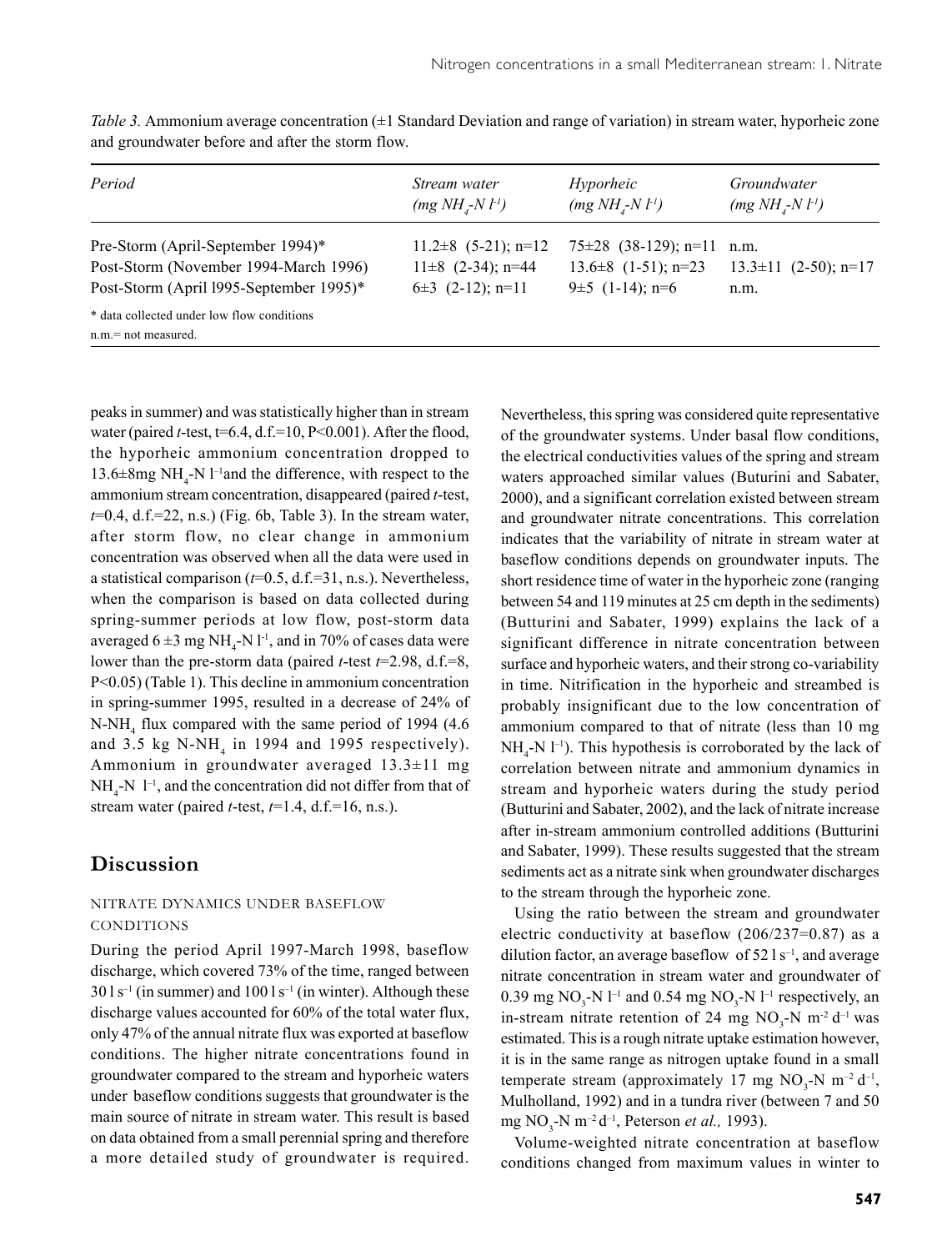minimum values in spring-summer. This pattern is similar to other seasonal variations observed in forested catchment streams (Vitousek, 1977; Foster *et al*., 1989; Reynolds *et al*., 1992; Sloan *et al.,* 1994) due to seasonal variation in nitrate uptake caused by terrestrial vegetation and soil microbial activity. Under baseflow conditions,  $NO_3$ - $N_{Sw}$ concentration remains approximately constant at 0.3 mg  $NO<sub>3</sub> - N l<sup>-1</sup>$  during the growing season and it is only during the winter, when stream water temperature decreased to  $5^{\circ}C$ , that the volume-weighted nitrate concentration at baseflow conditions increases by over 100%. (Table 2).

#### NITRATE VARIABILITY DURING STORMS

Storm magnitude  $(ΔQ)$  is a key factor in regulating the nitrate variability, with optimal  $\Delta NO_3-N/\Delta Q$  responses corresponding to storm peaks ranging from 100 to 400  $\rm l s^{-1}$ . The rapid decrease of  $\Delta NO_3$ -N/ $\Delta Q$  values during storms of magnitude higher than  $400 \, \text{I s}^{-1}$  reflects the dilution of nitrate in groundwater and catchment soil. The variability of the  $\Delta NO_3$ -N/ $\Delta Q$  ratio can increase rapidly during a sequence of heavy storms because nitrate can be washed out easily during severe storms, and its restoration in the catchment takes time (Creed *et al.,* 1996).

On the other hand, the role of inter-storm duration  $(\Delta t)$ on nitrate variability remains uncertain. A direct relationship should be expected between  $\Delta t$  and  $\Delta N O_3$ -N/ $\Delta Q$  since long ∆t and therefore, antecedent dry conditions, favour solute accumulation in catchments and the successive solute flushing in stream water (Walling and Foster, 1975;Walling and Webb, 1986). Indeed, nitrate flushing can occur during the transition from dry to wet conditions in small catchments (Ávila, 2002; Ávila *et al.,* 1992; Biron *et al.,* 1999). Nevertheless, establishing a more general empirical model relating the solute's responses with the antecedent hydrological condition is difficult because data from a wide spectrum of antecedent hydro-climatic conditions are required. The direct relationship between the  $\Delta NO_3$ -N/ $\Delta Q$ and ∆t during the intensive sampling period 1997–98 indicates that the role of ∆t can be detected only if storms of small magnitude occur. Autumnal and winter nitrate hysteresis shapes confirm the importance of groundwater as the main nitrate source for stream water. The lack of nitrate concentration increase, observed during the discharge rising limb, in most of the cases, contrasts with that found for DOC, indicating that the runoff component during the storm rising limb is an important source for DOC but not for nitrate. On the other hand, nitrate inputs by rapid overland flow can be depicted from the high  $\Delta NO_3-N/\Delta Q$  rates and clockwise hysteresis observed during the heavy storm flows of November 1995–January 1996. Nevertheless, this

hypothesis require to be corroborated since these hystereses are based on few data.

### AMMONIUM DYNAMICS

The role of the hyporheic zone as an ammonium source or sink has not received as much attention as has DOC and nitrate (Jones and Holmes, 1996), because ammonium is usually the less abundant form of inorganic nitrogen in pristine streams. In Riera Major, the sediments are not compacted, and can easily be homogenised during storms. Therefore, the occurrence of an unusual storm flow event in October 1994 allowed the assessment of the role of the hyporheic zone as source of or sink for ammonium. The significant decrease of ammonium concentration in hyporheic waters after the severe storm indicated strongly that the undisturbed stream sediment acted as an ammonium source. The ammonium release was associated with the mineralisation of the organic matter stored in the hyporheic zone. Comparison with the data collected at low flow discharge conditions suggests that the undisturbed hyporheic zone might contribute around 40% of ammonium content in stream water. These findings contrast with those found on nitrate: the nitrate dynamics in hyporheic and stream waters was not altered by the storm flow of October 1994. (Fig. 1b).

# **Conclusions**

# **(1) : Nitrate**

The detailed monitoring of nitrate concentration in stream water during storm flows and in groundwater and hyporheic water led to conclude that in Riera Major:

- (1) Groundwater is the main source of nitrate in stream water, while the hyporheic zone and streambed act as a sink for nitrate.
- (2) The anticlockwise hysteresis nitrate loops indicate that the rapid runoff component is not an important source for nitrate.
- (3) The rate of change in nitrate concentration with respect to storm flow ranged widely and fitted a non-linear empirical model with respect to storm flow magnitude. Higher rates were observed at intermediate storm magnitude, whereas low rates occurred during severe storms. On the other hand, the role of the inter-storm duration on nitrate variability remains unclear.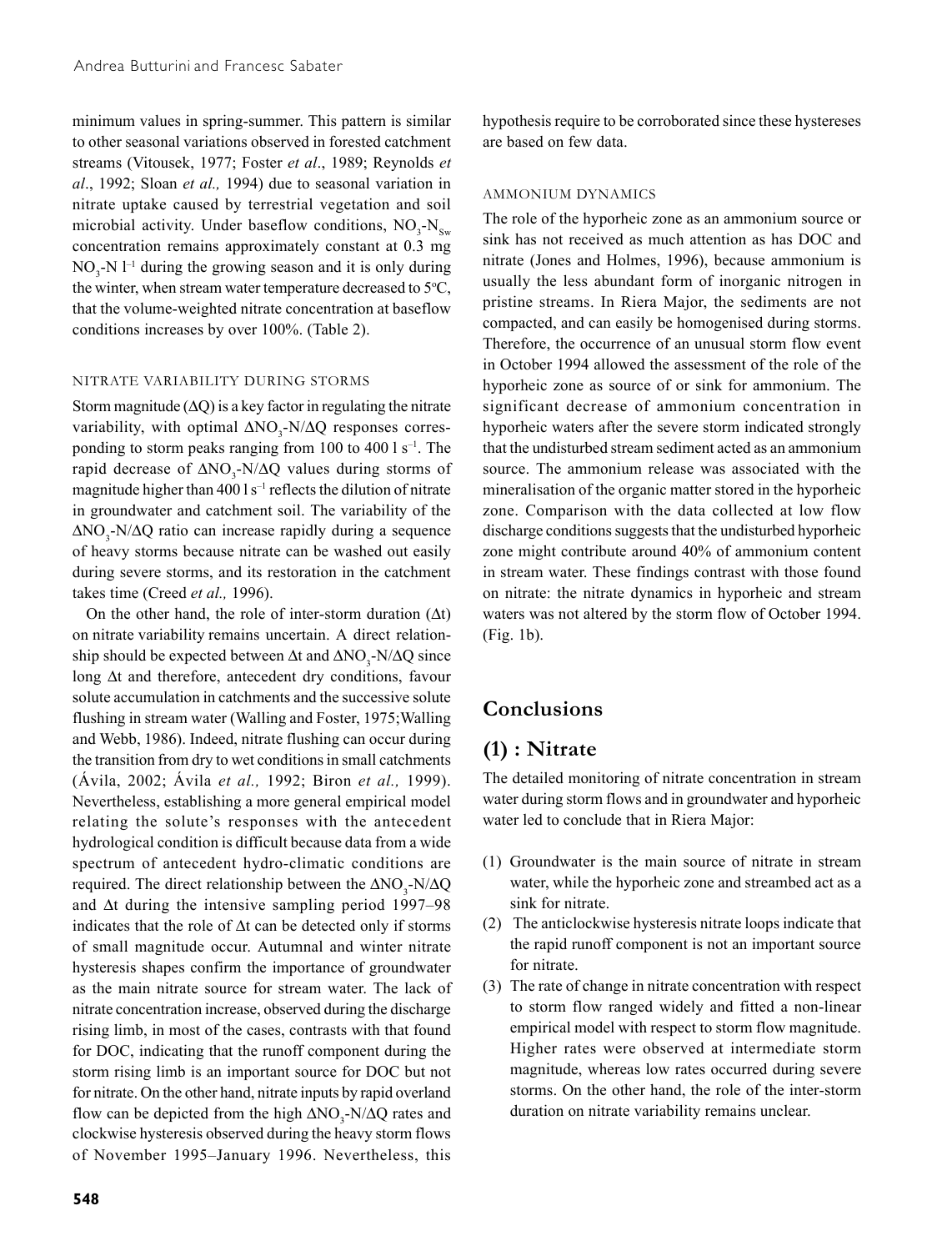# **(2) : Ammonium**

- 1. Undisturbed hyporheic sediments with high particulate organic matter content act as a source for ammonium.
- 2. Major storm events can alter the hyporheic structure of Riera Major. The removal of the hyporheic organic matter resulted in an abrupt drop of 80% of ammonium content in the hyporheic zone and a decrease of 40% in ammonium content in stream water in spring and summer during low discharge conditions.
- 3. After the major storm, no differences in ammonium content were observed between stream, hyporheic and groundwater, suggesting that under disturbed hyporheic sediment conditions, stream ammonium level is sustained mainly by input from groundwater.

We consider that the non-linearity of the nitrate change and storm magnitude relationship is extremely useful for catchment nitrogen-runoff modelling research across Europe (Wade *et al*., 2002). In this paper it is suggested that, in Mediterranean streams, where storm flows accounted for most dissolved inorganic nitrogen transport, and discharges are subjected to irregular precipitation regimes and prolonged dry periods, it is opportune to study the nitrate behaviour under a wide range of magnitudes of storm flows to obtain a more accurate description of its dynamics.

### **Acknowledgements**

The comments from Colin Neal, the INCA project partners and from two anonymous referees are greatly appreciated. A. Butturini's research was supported by EU projects (Nicolas, contract N° ENV4-CT97-0395 and INCA EVK1-1999-00011).

# **References**

- Ågren, G.I. and Bosatta, E., 1996. *Theoretical Ecosystem Ecology. Understanding element cycles*. Cambridge University Press, Cambridge, UK.
- Ávila, A,. 2002. Nitrogen circulation in a Mediterranean holm oak forest, La Castanya, Montseny, north eastern Spain. . *Hydrol. Earth Syst. Sci.*, **6,** 551–557.
- Ávila, A,. Piñol, J., Rodá, F. and Neal, C., 1992. Storm solute behaviour in a montane Mediterranean forested catchment. *J. Hydrol.,* **140**, 143–161.
- Biron, P.M., Roy, A.G., Courschesna, F., Hendershot, W.H., Coté, B. and Fyles, J., 1999. The effects of antecedent moisture conditions on the relationships of hydrology to hydrochemistry in a small forested watershed. *Hydrol. Process.,* **13**, 1541–1555.
- Butturini, A., 1999. *Contribution of the boundary zones on nutrient dynamics in a stream with Mediterranean regime*. PhD. Dissertation, University of Barcelona.
- Butturini, A. and Sabater, F., 1999. Importance of transient storage zones for ammonium and phosphate retention in a sandy-bottom Mediterranean stream. *Freshwater Biol.,* **41**, 593–603.
- Butturini, A. and Sabater, F., 2000. Seasonal variability of Dissolved Organic Carbon in a Mediterranean stream. *Biogeochemistry,* **51**, 303–321*.*
- Creed, I.F. and Band, L.E., 1998. Export of nitrogen from catchment within a temperate forest: evidence for a unifying mechanism regulated by variable source area dynamics. *Water Resour. Res.,* **34**, 3105–3120.
- Creed, I.F., Band, L.E., Foster, N.W., Morrison, I.K., Nicolson, J.A., Semkin, R.S. and Jeffries, D.S., 1996. Regulation of nitrate-N release from temperate forest: a test of the N flushing hypothesis. *Water Resour. Res.,* **32**, 3337–3354.
- Evans, C.D., and Davies, T.D., 1998. Causes of concentration/ discharge hysteresis and its potential as tool for analysis of episode hydrochemistry. *Water Resour. Res*., **34**, 129–137.
- Evans, C.D., Davies, T.D., Wigington Jr., P.J., Tranter, M. and Kretser, W.A., 1996. Use of factor analysis to investigate processes controlling the chemical composition of four streams in the Adirondack Mountains, New York.. *J. Hydrol.,* **185**, 297– 316.
- Foster, N.W., Nicolson, J.A. and Hazlett, P.W., 1989. Temporal variation in nitrate and nutrient cations in drainage waters from a deciduous forest*. J. Env. Qual.,* **18**, 238–244.
- Grimm, N.B. and Fisher, S.G., 1986. Nitrogen limitation potential of Arizona streams and rivers. *J. Ar. Nev. Ac. Sci.,* **21**, 31–43.
- Hill, A.R., 1993. Nitrogen dynamics of storms runoff in the riparian zone of a forested watershed. *Biogeochemistry,* **20**, 19–44.
- Hinton, M.J., Schiff, S.L. and English, M.C., 1997. The significance of storms for the concentration and export of dissolved organic carbon from two Precambrian Shield catchments. *Biogeochemistry,* **36**, 67–88.
- Jones, J.B. and Holmes, R.M., 1996. Surface-subsurface interactions in stream ecosystems. *TREE,* **11**, 239–242.
- Lewis, W. M. and Grant, M.C., 1979. Relationships between stream discharge and yield of dissolved substances from a Colorado mountain watershed. *Soil Sci.,* **128**, 353–363.
- Likens, G.E., Bormann, F.H., Pierce, R.S., Eaton, J.S. and Johnson, D.W., 1977. *Biogeochemistry of a forested ecosystem*. Springer, New York*.*
- Mayewski, P.A., Lyons, W.B., Spencer, M.J., Twickler, M., Buck, C.F., and Whitlow, S., 1990. An ice-core record of atmospheric response to anthropogenic sulphate and nitrate. *Nature,* **378**, 355–359.
- McDowell, W.H. and Wood, T., 1984. Podzolization: soil processes control dissolved organic carbon concentrations in stream water. *Soil Sci.,* **137**, 177–195.
- Meyer, J.L., McDowell, W.H., Bott, T.L., Elwood, J.W., Ishizaki, C., Melack, J.M., Peckarsky, B.L., Peterson, B.J. and Rublee, P.A., 1988. Elemental dynamics in streams*. J. N. Amer. Benthol. Soc.,* **7**, 410–432.
- Mulholland, P.J., 1992. Regulation of nutrient concentration in a temperate forest stream: roles of upland, riparian, and in stream processes*. Limnol. Oceanogr.,* **37**, 1512–1526.
- Mulholland, P.J. and Hill, W.R.,. 1997. Seasonal patterns in stream water nutrient and dissolved organic carbon concentrations: separating catchment flow path and in-stream effects. *Water Resour. Res.,* **33**, 1297–1306.
- Mulholland, P.J., Wilson, G.V. and Jardine, P.M., 1990. Hydrogeochemical response of a forested watershed to storms: effects of preferential flow along shallow and deep pathways. *Water Resour. Res.,* **26**, 3021–3036.
- Piñol, J., Avila, A. and Rodá F., 1992. The seasonal variation of streamwater chemistry in three forested Mediterranean catchemtns. *J. Hydrol*., **140**, 119–141.